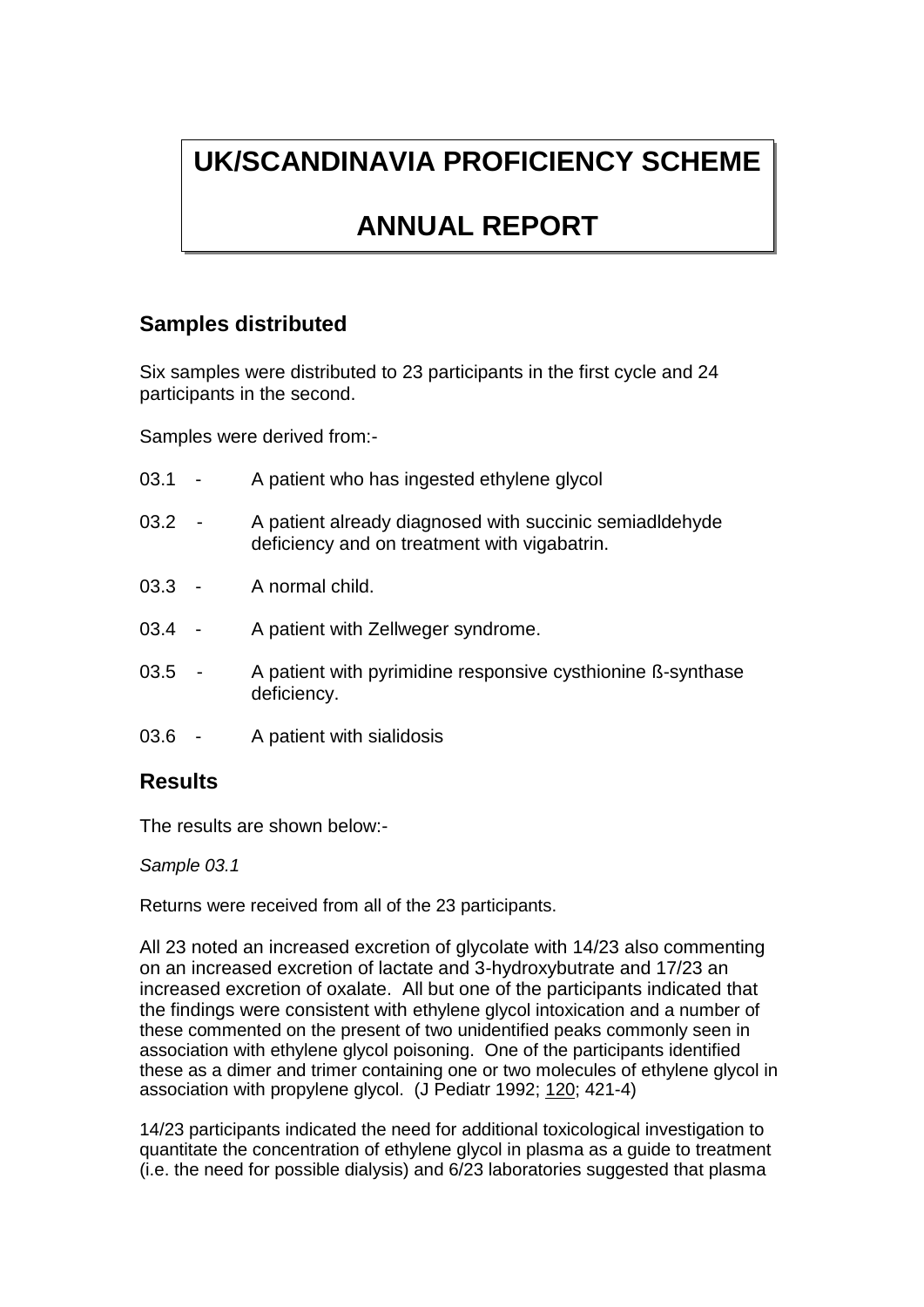calcium should be measured to help identify the hypocalcaemia known to be associated with ethylene glycol ingestion.

14/23 participants highlighted the role of ethanol infusion in the treatment of ethylene glycol poisoning and 11/23 referred to the potential use of the newer alcohol dehydrogenase inhibitor 4-methylpyrazole.

#### *Sample 03.2*

Returns were received from all 23 of the participants.

21/23 participants noted an increased excretion of 4-hydroxybutyrate and 12 of these noted excretion of the associated derivatives of 4-hydroxybutyrate. 16/23 participants noted an excretion of valproate metabolites and 17/23 an increased excretion of pyroglutamate. 5/23 also recorded an increased excretion of vigabatrin on amino acid analysis. One participant reported an increased excretion of 4-hydroxyhippurate but this seems to have been a typographical error.

22/23 participants correctly concluded that the sample came from a patient with succinic semialdehyde dehydrogenase deficiency and all of these indicated the need for enzyme confirmation. Seventeen participants would have alerted the clinicians to the potential therapeutic use of vigabatrin with a number inferring that the patient was already receiving vigabatrin as evidenced by amino acid analysis and/or pyroglutamate excretion. Five participants suggested that any siblings should be tested.

*Sample 03.3*

Returns were received from 22 of the 23 participants.

All 22 participants who returned reports agreed that no diagnosis was indicated from the results of analyses on this sample. 4/22 would have asked or a repeat sample and 5/22 would have advised exclusion of a peroxisomal disorder or a disorder of glycosylation prompted by the clinical description of "dysmorphia".

#### *Sample 03.4*

Results were returned from 22 participants.

8/22 participants noted an increased excretion of dicarboxylic or long chain hydroxy dicarboxylic acids.

14/22 noted an increased excretion of 4-hydroxyphenyl-lactate.

10/22 laboratories considered that the findings/clinical details indicated a possible peroxisomal disorder with 3 laboratories specifically highlighting the possibility of Zellweger syndrome.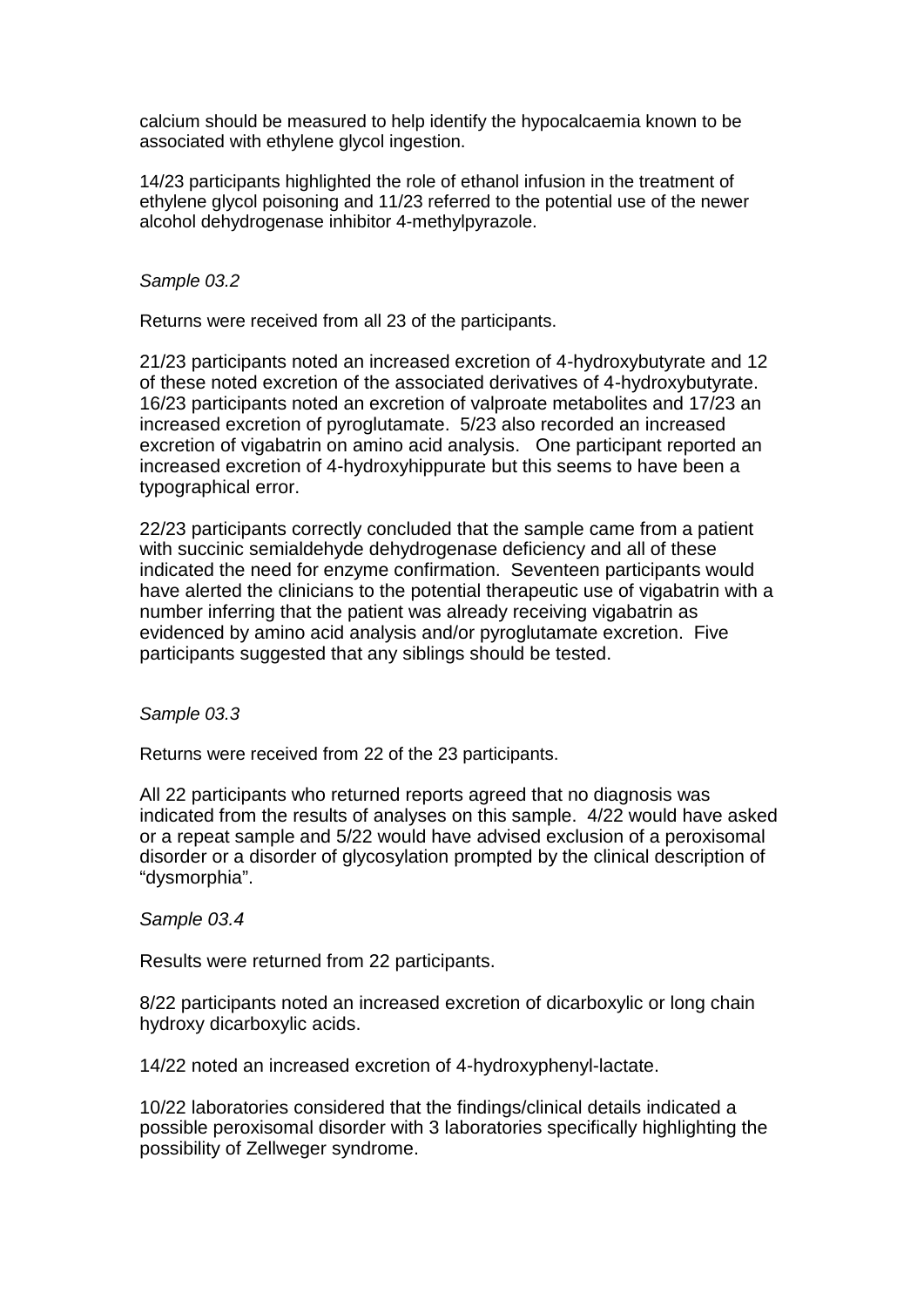13/22 would have recommended VLCFA analysis among further investigations to be undertaken.

It is perhaps a little disappointing that with highly suggestive clinical features "dysmorphia and hypotonia" and some supportive biochemical findings including an increased excretion of 2-hydroxy sebecate together with evidence of liver dysfunction, that only two-thirds of participants would have raised the possibility of a peroxisomal disorder or suggested that VLCFA's should be analysed.

*Sample 03.5*

Results were received from 22 participants.

15/22 noted an increased excretion of homocystine. In our laboratory this was 41 μmol/mmol creatnine.

Interestingly only 9/15 considered CBS deficiency as a possibility, a number excluding this on the basis of a normal excretion of methionine. Twelve of those laboratories identifying the increased excretion of homocystine would have recommended measurement of total plasma homocysteine and 14 would have suggested quantitative plasma amino acid analysis.

It is alarming that 7 laboratories did not identify an increased excretion of homocystine in this sample. It is tempting to conclude that this could have been caused by sample deterioration. However, the sample was left a room temperature in our1 laboratory for 7 days and re-tested without loss of homocystine and the longest recorded postal delay was two days, so these results remain difficult to explain.

#### *Sample 03.6*

Results were received from 22 participants.

All 6 laboratories performing oligosaccharide analysis reported unusual findings, 3 of these raising the possibility of sialidosis. Unsurprisingly none the laboratories who did not perform oligosaccharide analysis suggested this diagnosis. Because of the suggestive clinical details, 7 participants felt that Morquio disease should be excluded.

This sample may have seemed a little "unfair" to participants not performing oligosaccharide analysis. Although interestingly with plausible clinical details only 3/16 who did not perform this analysis would have included it in the range of further investigations to be undertaken. If this had been a real referral this case may well have remained undiagnosed in a number of centres.